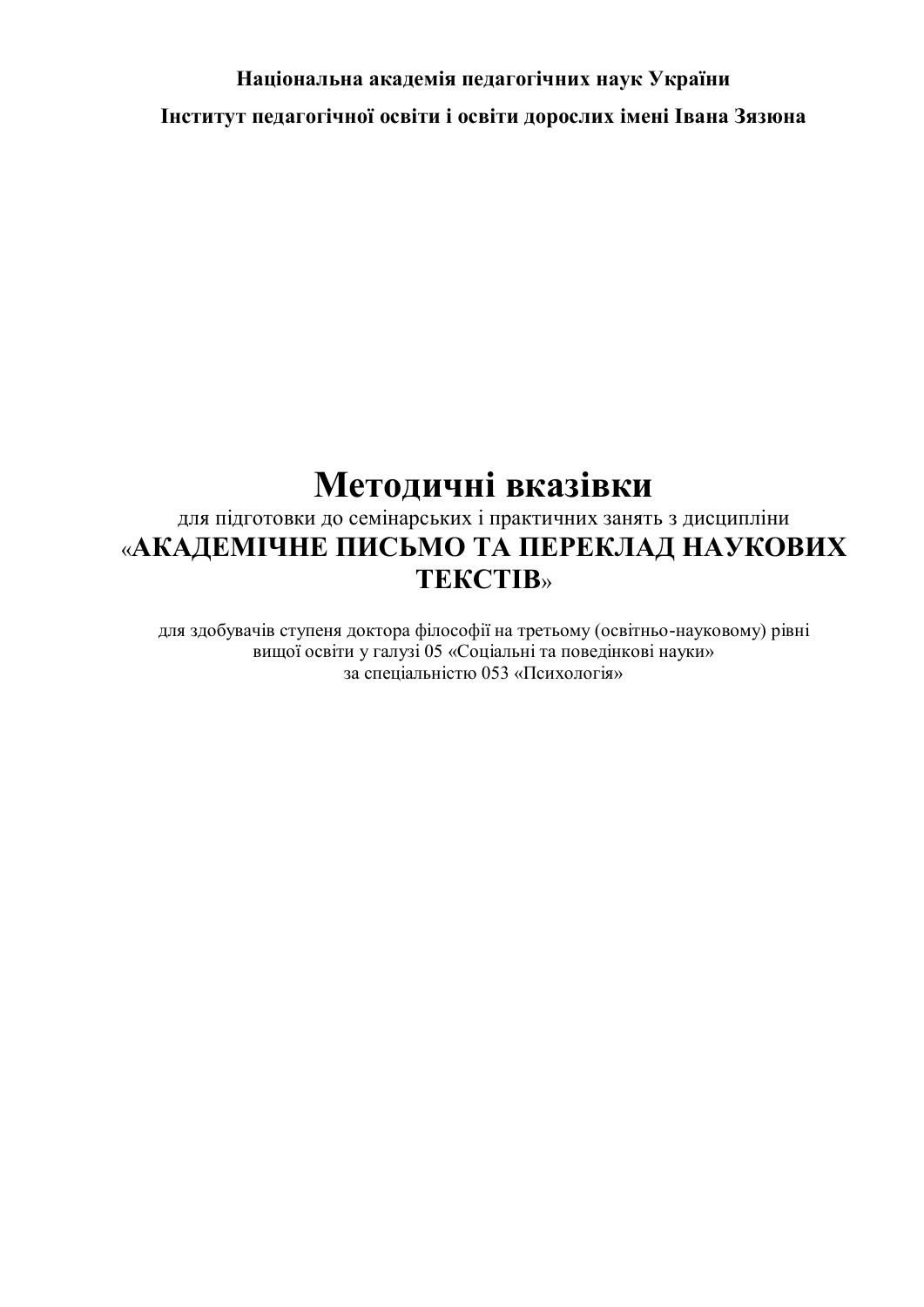## **ПРАКТИЧНА РОБОТА №1**

## **Тема: Будування параграфу: логічний порядок Завдання 1.**

#### *Create a coherent paragraph by arranging the sentences in logical order*

- 1. [In these rural areas 70 percent of the available agricultural land suffers from](javascript:DoNothing())  [dryness and lack of irrigation.](javascript:DoNothing())
- 2. [As a result, the crops are usually marginal with hardly enough production to](javascript:DoNothing())  [feed the farmer's family.](javascript:DoNothing())
- 3. [The first fact to consider is that over 60 percent of the population live in rural](javascript:DoNothing())  [communities.](javascript:DoNothing())
- 4. [In my country, one of the most urgent problems facing the government today](javascript:DoNothing())  [relates to agriculture.](javascript:DoNothing())
- 5. [And without irrigation, agricultural production is wholly dependent on the](javascript:DoNothing())  [uncertain rainfall.](javascript:DoNothing())

#### **Завдання 2. Linking**

*In the following paragraph, the linking words and phrases are left out. Add the words and phrases that you think make sense*.

Living in one's ethnic community in a new land is very pleasant,  $\Box$  it definitely has some disadvantages. Let me explain what I mean through personal example. At first, when I came from China to Auckland, I was very happy because some of my old friends were living in the same neighborhood. A year later, my family and I decided to move from that area in order to live near where we worked. That day I began to feel that I was living in another country, in another Auckland. My first problem came when I tried to tell my landlord that our refrigerator was broken. He didn't speak Mandarin,  $\Box$  I didn't speak English. Little things like that made me feel unhappy and insecure,  $\boxed{\phantom{a}}$  I did not want to go back to my own ethnic community. I was living in a new country,  $\Box$  I had to do things for myself. I had to learn a different culture, a different language, and different customs. Living with my ethnic group was very comfortable,  $\Box$  at the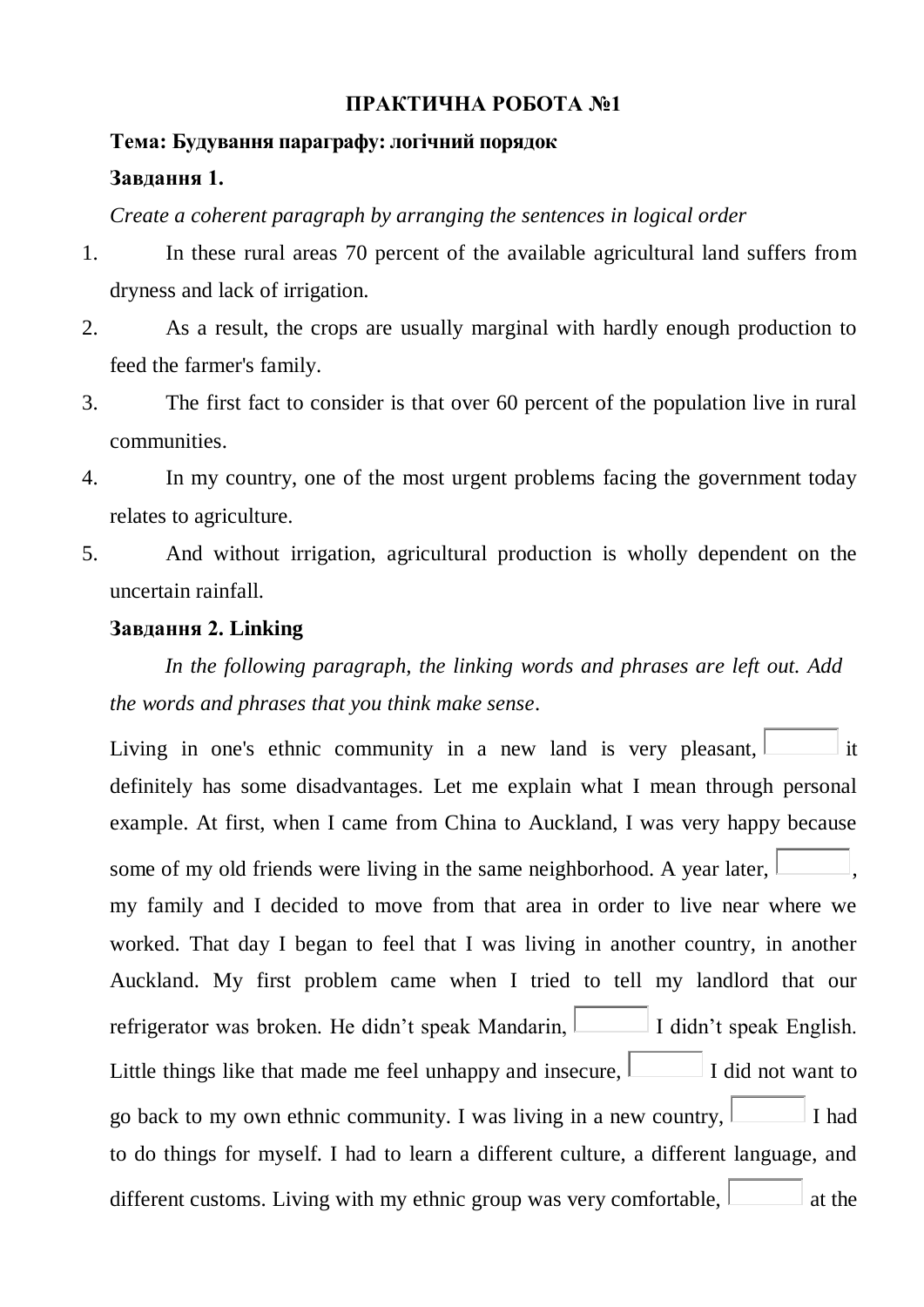same time it was harmful  $\Box$  I didn't learn some of the essentials for survival in a new country. It was an important, though painful, lesson to learn.

#### **Завдання 3. Repetition of Key Words**

*In the following paragraphs coherence is achieved by repetition of key words. Find the key words in the paragraph.*

[When](javascript:DoNothing()) [surnames](javascript:DoNothing()) [began appearing in Europe 800 years ago,](javascript:DoNothing()) a person's identity [and](javascript:DoNothing()) [occupation](javascript:DoNothing()) [were often intertwined. A](javascript:DoNothing()) [surname](javascript:DoNothing()) [was a direct link between who](javascript:DoNothing())  [the person was and what he/she did. Taylor is the Old English spelling of tailor,](javascript:DoNothing())  [and Clark is derived from clerk, an](javascript:DoNothing()) [occupation](javascript:DoNothing()) [of considerable status during the](javascript:DoNothing())  [Middle Ages because it required literacy. The](javascript:DoNothing()) [names](javascript:DoNothing()) [Walker, Wright, Carter,](javascript:DoNothing())  [Stewart and Turner indicate](javascript:DoNothing()) [occupations.](javascript:DoNothing()) [A walker was someone who cleaned](javascript:DoNothing())  [cloth; a wright was a carpenter or metalworker; a carter was someone who drove](javascript:DoNothing())  [a cart; a steward was a person in charge of a farm or estate; and a turner worked a](javascript:DoNothing())  [lathe. One of the few](javascript:DoNothing()) [occupational](javascript:DoNothing()) [surnames](javascript:DoNothing()) [reflecting the work of women is](javascript:DoNothing())  [Webster, which refers to a female weaver.](javascript:DoNothing()) (Information from The Times Picayune, June 17, 1984, Section 3, p.5)

#### **Завдання 4. Relevance**

*In the following paragraphs the topic sentence is highlighted. Find the sentence or sentences that do not belong in the paragraph. There may be one or more irrelevant sentences.*

**Another problem facing a number of elderly people is living on a reduced income.** When they retire, old people may receive a pension from their company or a [benefit from the government.](javascript:DoNothing()) [The amount of their monthly income is often](javascript:DoNothing())  [significantly less than they received when they were fully employed.](javascript:DoNothing()) [All of a sudden,](javascript:DoNothing())  [retirees find that they can no longer continue the life style that they had become](javascript:DoNothing())  [accustomed to, even if that life style was a modest one.](javascript:DoNothing()) [Many find, after paying their](javascript:DoNothing())  [monthly bills, that there is no money left for a movie or dinner out.](javascript:DoNothing()) [Of course,](javascript:DoNothing())  [sometimes they can not go out because of their health. They may have arthritis or](javascript:DoNothing())  [rheumatism and it is painful for them to move around. This can also limit their](javascript:DoNothing())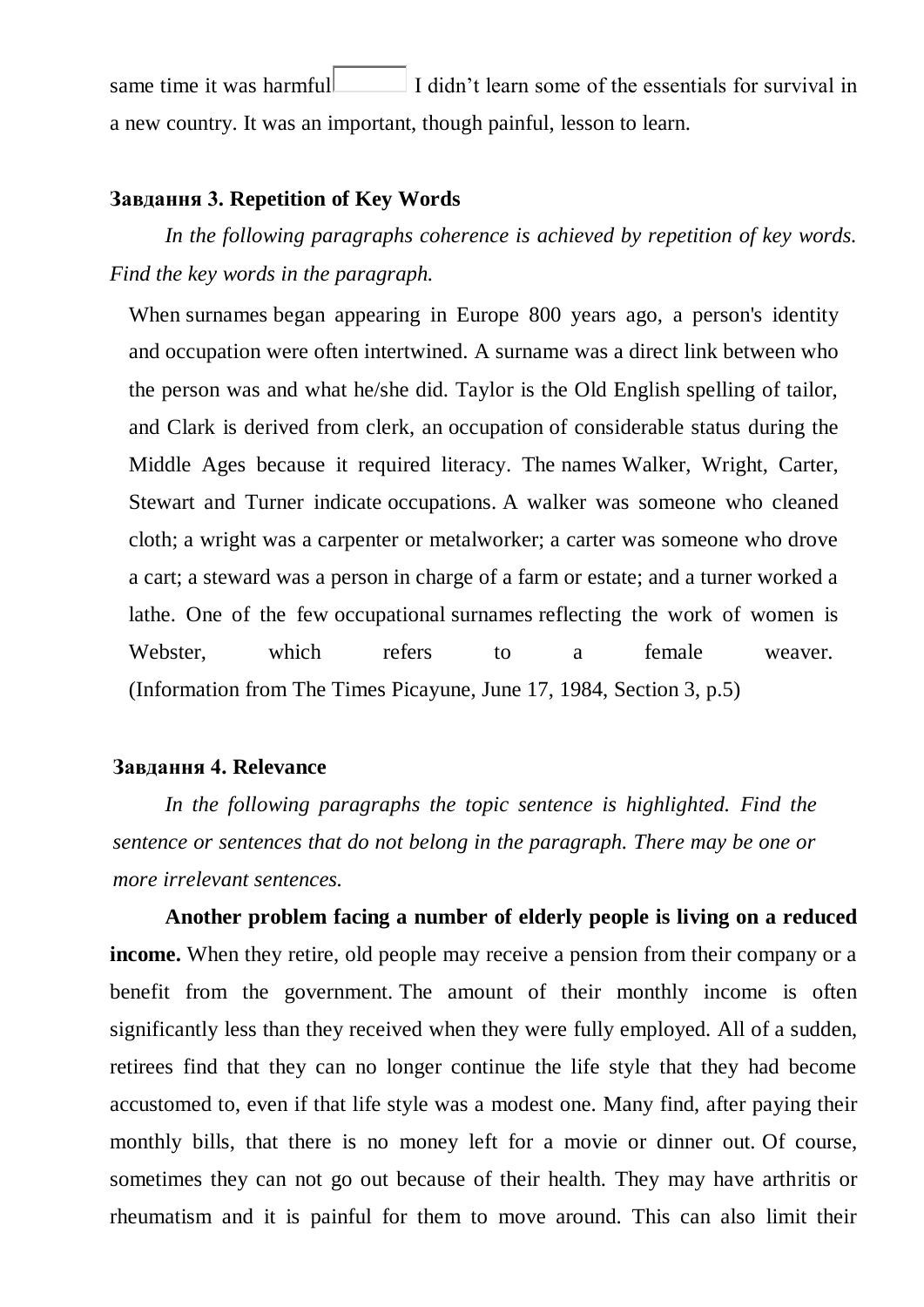lifestyle. [For some elderly people, however, the small amount of money they receive](javascript:DoNothing())  [will not even cover their monthly bills.](javascript:DoNothing()) They realise with horror that electricity, a [telephone, and good food are luxuries they can no longer afford.](javascript:DoNothing()) [They resort to living](javascript:DoNothing())  [in cold homes, and eating cheap food to make ends meet.](javascript:DoNothing())

#### **ПРАКТИЧНА РОБОТА №2**

## **Тема: Інкорпоруючи джерела у параграфі Завдання 1.**

*[To understand the nature of this problem one has to look at some of the facts.](javascript:DoNothing())*

[Year by year more students are borrowing money for their education, and they](javascript:DoNothing())  [are borrowing more money.](javascript:DoNothing()) [In the first year of the loan scheme 45, 000 students had](javascript:DoNothing())  [loans.](javascript:DoNothing()) [By 1999 the number had grown to 300, 000.](javascript:DoNothing()) [Two years ago, the average loan](javascript:DoNothing())  [debt was NZ\\$5, 000.](javascript:DoNothing()) [It is now \\$10, 600, according to figures supplied by the Alliance](javascript:DoNothing())  [Party](javascript:DoNothing()) [\(Gordon, 1999\).](javascript:DoNothing()) [The total levels of student debt have reached unsustainable](javascript:DoNothing())  [levels for the New Zealand economy.](javascript:DoNothing())

Topic sentence

- Evidence in support of topic sentence
- Source of evidence
- Writer's comments

#### **Завдання 2.**

*In the following paragraph the supporting evidence is missing. Choose one of the following quotations from David Crystal's English as a Global Language for inserting into this paragraph at the place indicated with "...". Its purpose is to lend support to the argument being made by the writer.*

When Britain was a colonial power its military might ensured that the English language remained as a lasting influence on the many cultures it came into contact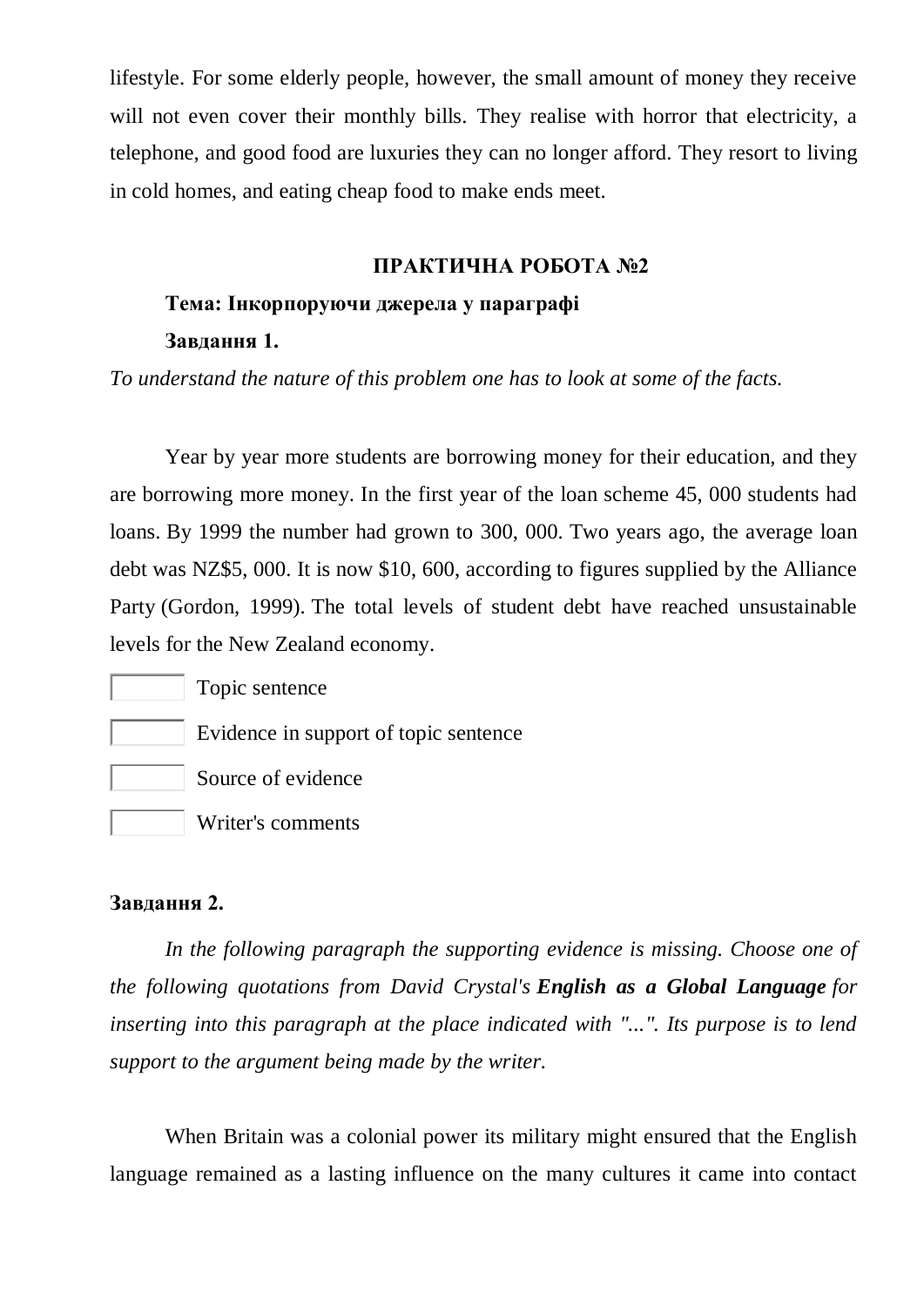with. Britain is no longer a powerful force yet English remains the dominant world language. The explanation is simple. As David Crystal states, " ... ". English is now maintained as the dominant world language by the economic powerhouse of the world's richest nation, the USA.

"By the beginning of the nineteenth , Britain had become the world's leading industrial and trading country" (Crystal, 1997, p.8).

"British political imperialism had sent English around the globe, during the nineteenth century, so that it was a language 'on which the sun never sets'" (Crystal, 1997, p.8).

"It may take a militarily powerful nation to establish a language, but it takes an economically powerful one to maintain and expand it" (Crystal, 1997, p.7).

## **ПРАКТИЧНЕ ЗАНЯТТЯ № 3**

#### **Тема: Головні речення та їх підтримка у параграфі**

#### **Завдання 1.**

*Identify the topic sentences in the following paragraphs.*

#### 1. **Adventure Tourism**

[Adventure tourism is a different way for tourists to see New Zealand.](javascript:DoNothing()) [This](javascript:DoNothing())  [type of tourism uses the plentiful natural resources -](javascript:DoNothing()) mountains, rivers, lakes, [wilderness areas and historical sites to provide adventure, thrills and challenges](javascript:DoNothing())  [which are low risk but high in excitement.](javascript:DoNothing()) [For example, the coastal areas in New](javascript:DoNothing())  [Zealand are great for canoeing and kayaking.](javascript:DoNothing()) [White-water rafting is another](javascript:DoNothing())  [popular water adventure tour.](javascript:DoNothing()) [However, if you would rather keep your feet on the](javascript:DoNothing())  [ground, New Zealand has over 100 developed walkways in addition to the tracks](javascript:DoNothing())  [in the 12 National Parks.](javascript:DoNothing()) [Because more and more tourists are interested in learning](javascript:DoNothing())  [about New Zealand by doing exciting and unusual activities, adventure tourism](javascript:DoNothing())  [will continue to grow.](javascript:DoNothing())

#### 2. **Time Management**

[No matter how you slice it, there are only 24 hours in a day.](javascript:DoNothing()) [To be](javascript:DoNothing())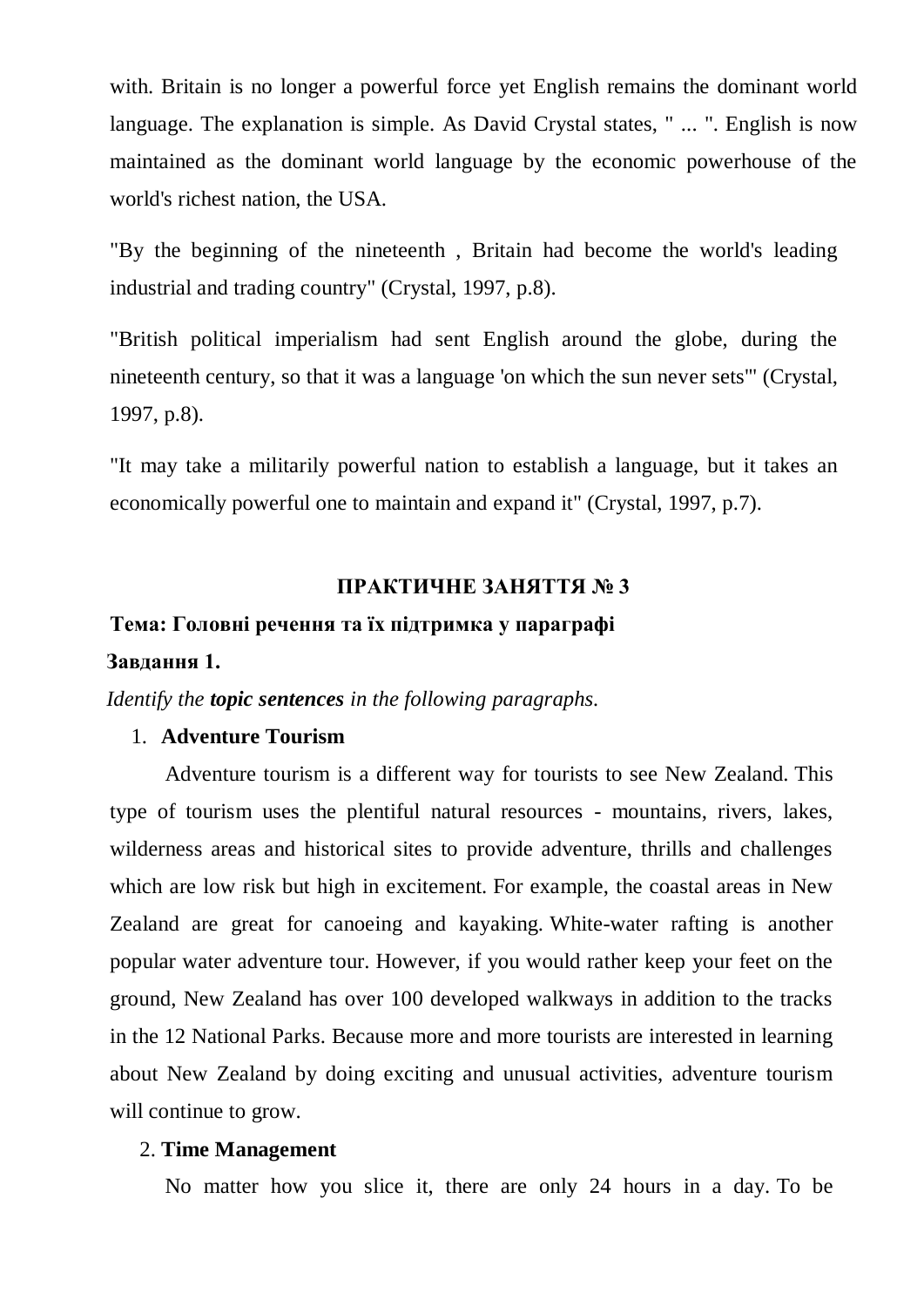successful at university, students need to learn good time-management skills. [The](javascript:DoNothing())  [first skill is not taking on more than you can handle.](javascript:DoNothing()) [If you are a working part-time,](javascript:DoNothing())  have a family [and are involved in a community organisation, then taking a full](javascript:DoNothing())  [course-load at university will be too much.](javascript:DoNothing()) [Another time management skill is](javascript:DoNothing())  [reasonably estimating the time required to perform each of the tasks at hand.](javascript:DoNothing()) [For](javascript:DoNothing())  [example, deeply reading a chapter from a course text cannot be completed in](javascript:DoNothing())  [between television programmes.](javascript:DoNothing()) Finally, actually *doing* [what needs to be done](javascript:DoNothing())  [seems obvious, but is a](javascript:DoNothing()) very difficult skill. [You may find that cleaning out your](javascript:DoNothing())  [wardrobe becomes vital when you are avoiding study.](javascript:DoNothing()) [Procrastination is a time](javascript:DoNothing())  [manager's enemy.](javascript:DoNothing()) [By learning time management skills your university study will](javascript:DoNothing())  [be successful and most importantly enjoyable.](javascript:DoNothing())

## 3. **Have Heart**

[The heart weighs about 11 ounces and is the size of a clenched fist.](javascript:DoNothing()) [The](javascript:DoNothing())  [heart of a man performs at about 60 to 80 beats a minute.](javascript:DoNothing()) [In a year it beats some 40](javascript:DoNothing())  [million times.](javascript:DoNothing()) [At each beat it takes in nearly a quarter of a pint of blood; in a single](javascript:DoNothing())  [day it pumps 2,200 gallons of blood, and in the course of a single lifetime about 56](javascript:DoNothing())  [million gallons.](javascript:DoNothing()) [Is there any other engine capable of carrying on such heavy work](javascript:DoNothing())  [over such a long period of time without needing to be repaired?](javascript:DoNothing()) [Obviously the](javascript:DoNothing())  [human heart is a small yet highly efficient piece of equipment.](javascript:DoNothing())

#### **Завдання 2.**

*Read the following paragraphs carefully. Then select the most appropriate topic sentence for each of the paragraphs from the choices provided. USEFUL TIP: The topic sentence is general and controls the paragraph. Think about the type of questions the reader will develop in their minds as they read the topic sentence.*

1 Thousands of new people are born on our planet every day. The number of inhabitants in the world has already reached over six billion. If the present growth rate remains unchecked, the world may soon face wide-spread starvation, poverty, and serious health problems.  $(topic)$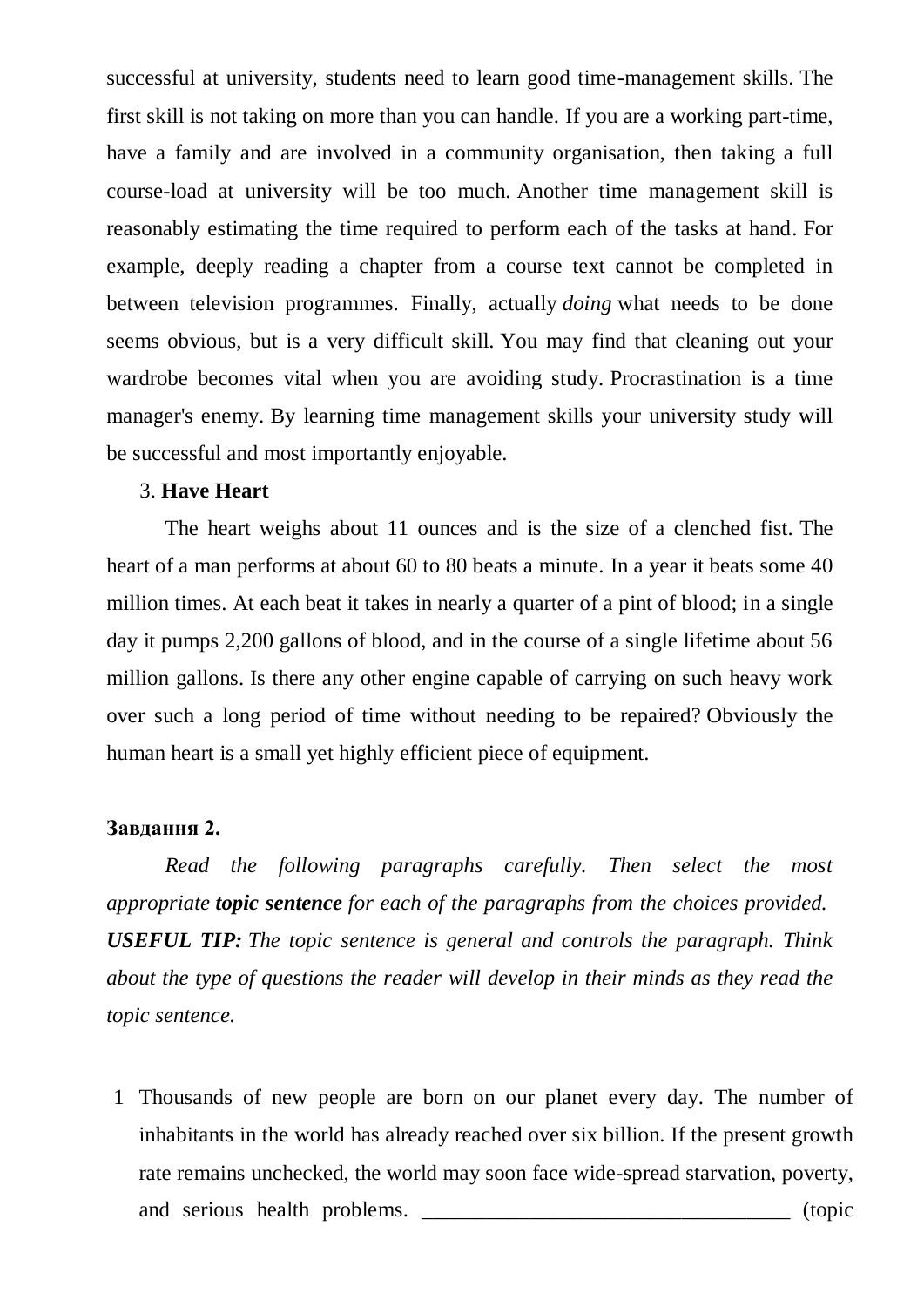sentence).

2

Therefore, it is predicted that the world will face serious health problems in the near future.

The rapid growth of the world's human population is the most important problem the world needs to address.

One of the burning issues is the population explosion in third world countries.

\_\_\_\_\_\_\_\_\_\_\_\_\_\_\_\_\_\_\_\_\_\_\_\_\_\_\_\_\_\_\_\_\_\_ (topic sentence). Arriving in the land below the Rio Grande River, the Spanish conquistador Hernando Cortez was surprised to see the local inhabitants raising crops that included avocados, corn, garlic and nuts. Onions, tomatoes, chilli peppers and pumpkins were also grown in the rich soil. Irrigation systems were employed in some of the drier regions. The Aztec farmers also were skilful in creating terraced gardens to make the most of the rainfall and to minimise soil erosion. Evidence shows that they employed crop rotation as well as natural fertilisers to enhance the production of their farm products.

> The Aztecs of Mexico were a nation of accomplished farmers.

> Hernando Cortez discovered farming in Mexico.

> Mexico is blessed with rich farmland and an abundance of food products.

#### **Завдання 3.**

*The topic sentence of each of the following paragraphs has been omitted.*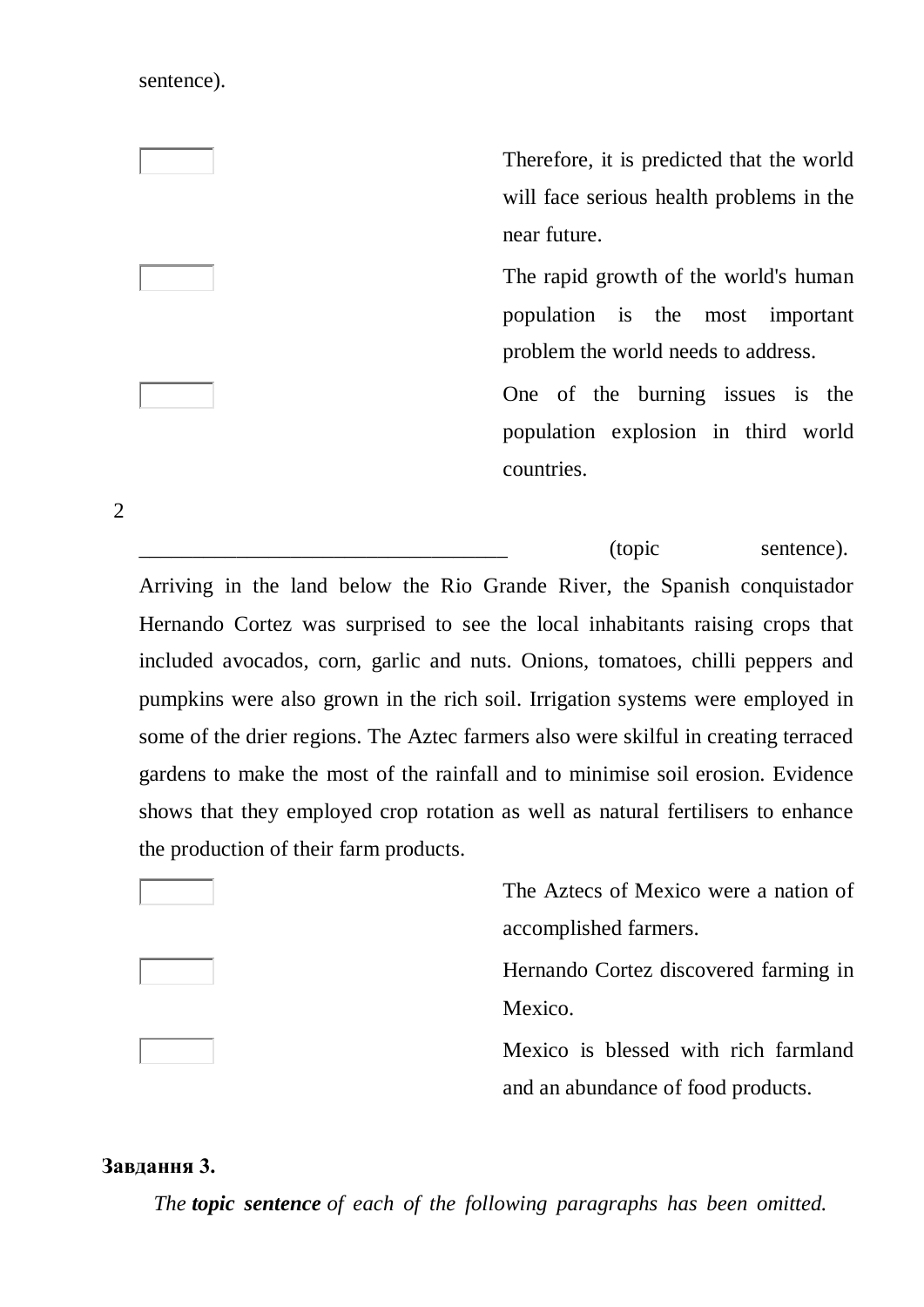*After a careful reading, write your own topic sentence for each.*

## **Instructions:**

 Your task is to provide your version of the topic sentence for each of the paragraphs. In the first paragraph the topic sentence needs to be in the initial position, and in the second paragraph - in the final position.

For each sentence: - click in the box

- type in your topic sentence - click on the **suggested answer** button

#### 1. **Factors in success at university**

The most important factor is a student's past experience of study. If a student has already developed good study habits, study at university should not be difficult. Good study habits need to be complemented by interest and motivation, factors which are important when competition gets tough. We should however not underestimate the distracting effects of financial and personal difficulties. All students have to grapple with these at some stage of their university life. Beyond the personal factors it has to be said that there is also a certain element of luck involved in success: this includes finding excellent teachers and the subject matter that inspires one to give one's best.

#### **Genetic engineering: no going back?**

Animal breeding for particular features may soon become obsolete with the new-found ability of scientists to work at the level of genes. On the one hand there are those who embrace the new bio-technology: genetic engineering. They argue that many genetic changes will be hugely beneficial and harmless. As long as safeguards are in place, they claim, humans would be foolish not to take advantage of the many benefits genetic engineering has to offer. Others have seen the speed with which gene manipulation can get out of hand, mixing species so that vegetable and animal are no longer distinguishable. They want to wind the clock back. But can they?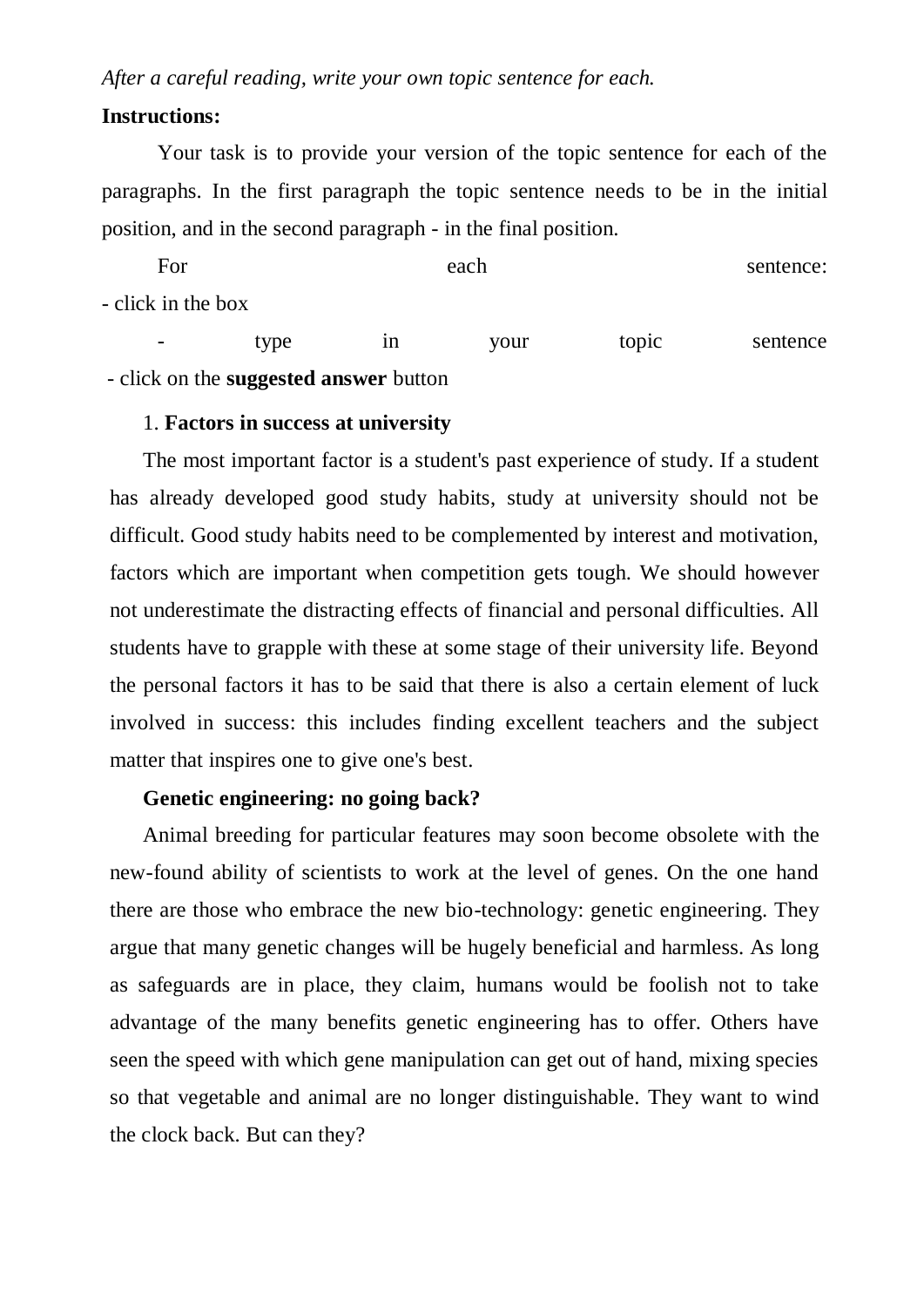## **Завдання 4.**

In this exercise you are given topic sentences and two key points to include to *support the topic sentence. Suggest two further points for each of the paragraphs.* **USEFUL TIP**: Think about the types of detail the reader would expect. Try to address the questions readers are likely to develop in their minds when reading the topic sentence.

1. There are many reasons why students panic during final exams.

## **The possible reasons are:**

- not being prepared
- information overload

## **Your suggestions**

2. New Zealand trade efforts have recently started to focus on South America as a new destination for our export products.

## **Benefits of increased trade with South America are:**

 growing, stable major economies provide increasing trading opportunities diverse trading opportunities throughout a huge region

## **Your suggestions**

## **ПРАКТИЧНЕ ЗАНЯТТЯ №4**

## **Тема: Особливості наукового стилю та лексикону**

## **Завдання 1.**

*Replace the phrasal verbs in the sentences with a more appropriate verb from the list below. Don't forget to keep the same tense.*

| fluctuate | eliminate   | reduce    | propose   |
|-----------|-------------|-----------|-----------|
| raise     | investigate | intervene | establish |

1 Researchers have been looking into the problem for 15 years.

2 This issue was brought up during the seminar.

3. It is assumed that the management knows what is happening and will therefore step in if there is a problem.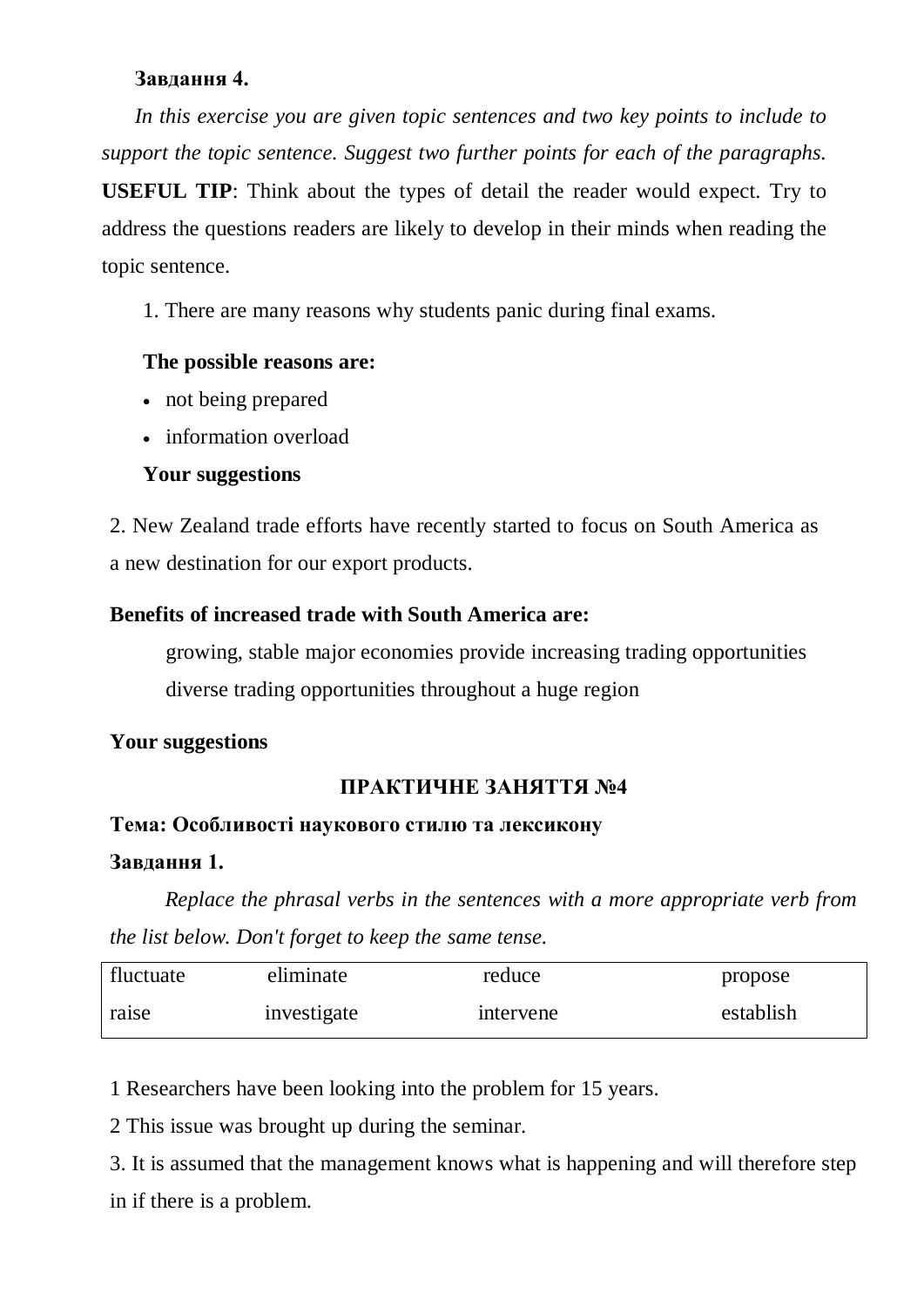- 4. Schools cannot altogether get rid of the problem of truancy.
- 5. The number of staff has been cut down recently.
- 6. It was very difficult to find out exactly what happened.
- 7. House prices have a tendency to go up and down.
- 8. A potential solution was put forward two years ago.

## **Завдання 2**

## *Replace the following phrasal verbs with a more formal single word.*

- 1. The locals could not put up with the visitors from the city.
- 2. The decline was brought about by cheap imports.
- 3. The university is thinking about installing CCTV.
- 4. Sales are likely to drop off in the third quarter.
- 5. He went on speaking for over an hour.
- 6. The meeting was put off until December.
- 7. The cinema was pulled down ten years ago.
- 8 People have cut down on their consumption of beef.

## **Завдання 3.**

*Which of the two alternatives in bold do you think is more appropriate in academic writing?*

- 1. The government has made considerable/great progress in solving the problem.
- 2. We got/obtained excellent results in the experiment.
- 3. The results of lots of/numerous tests have been pretty good/encouraging.
- 4. A loss of jobs is one of the consequences/things that will happen if the process is automated.

5. The relationship between the management and workers is extremely/really important.

6. Some suggestions springing up from/arising from the study will be presented.

## **Завдання 4.**

*Use a more formal word or phrase to replace.*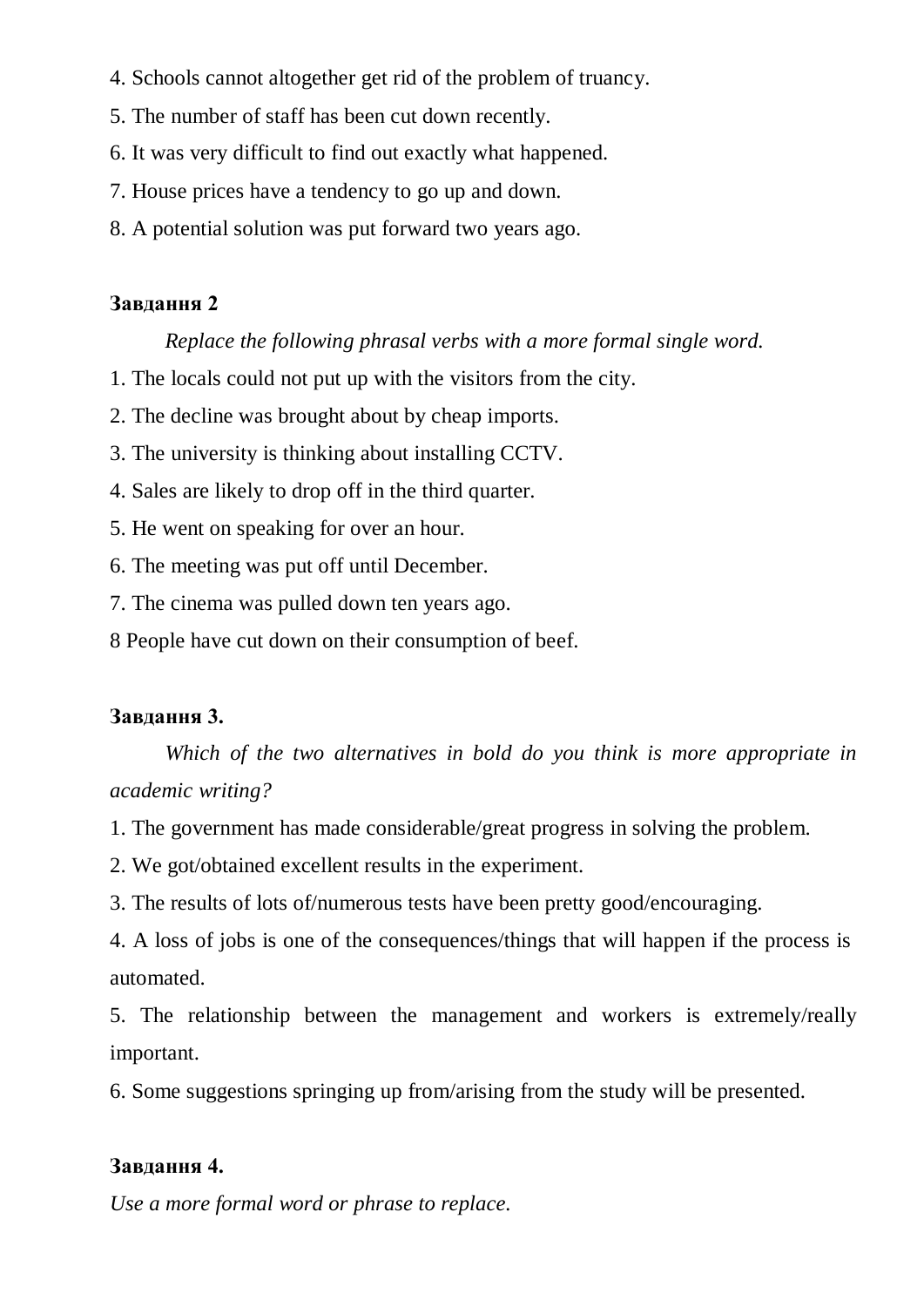- 1. The reaction of the officials was sort of negative.
- 2. The economic outlook is nice.
- 3. Car manufacturers are planning a get together to discuss their strategy.
- 4. The resulting competition between countries is good.
- 5. The economy is affected by things that happen outside the country.
- 6. She was given the sack because of her poor record.
- 7. The examination results were super.

## **Завдання 5.**

*Replace the contractions in the following sentences with full forms where necessary.*

- 1. The results weren't very encouraging.
- 2. We'll have to conduct another experiment.
- 3. She's been all around the world.
- 4. It's the best solution to the problem.
- 5. Our questionnaire shows that teachers aren't paid what they're worth.
- 6. His response was, "A job's a job; if it doesn't pay enough, it's a lousy job'.
- 7. He'd rather announce the findings at the conference.
- 8. The department's approach didn't succeed.

## **Завдання 6.**

*Suggest improvements to the following sentences to avoid use of "you" and "we".*

1. You can apply the same theory of learning to small children.

2. You can only do this after the initial preparation has been conducted.

3. The figures are accurate to within 1%, but you should note that local variations may apply.

4. In the second section of the report, we will consider the environmental consequences.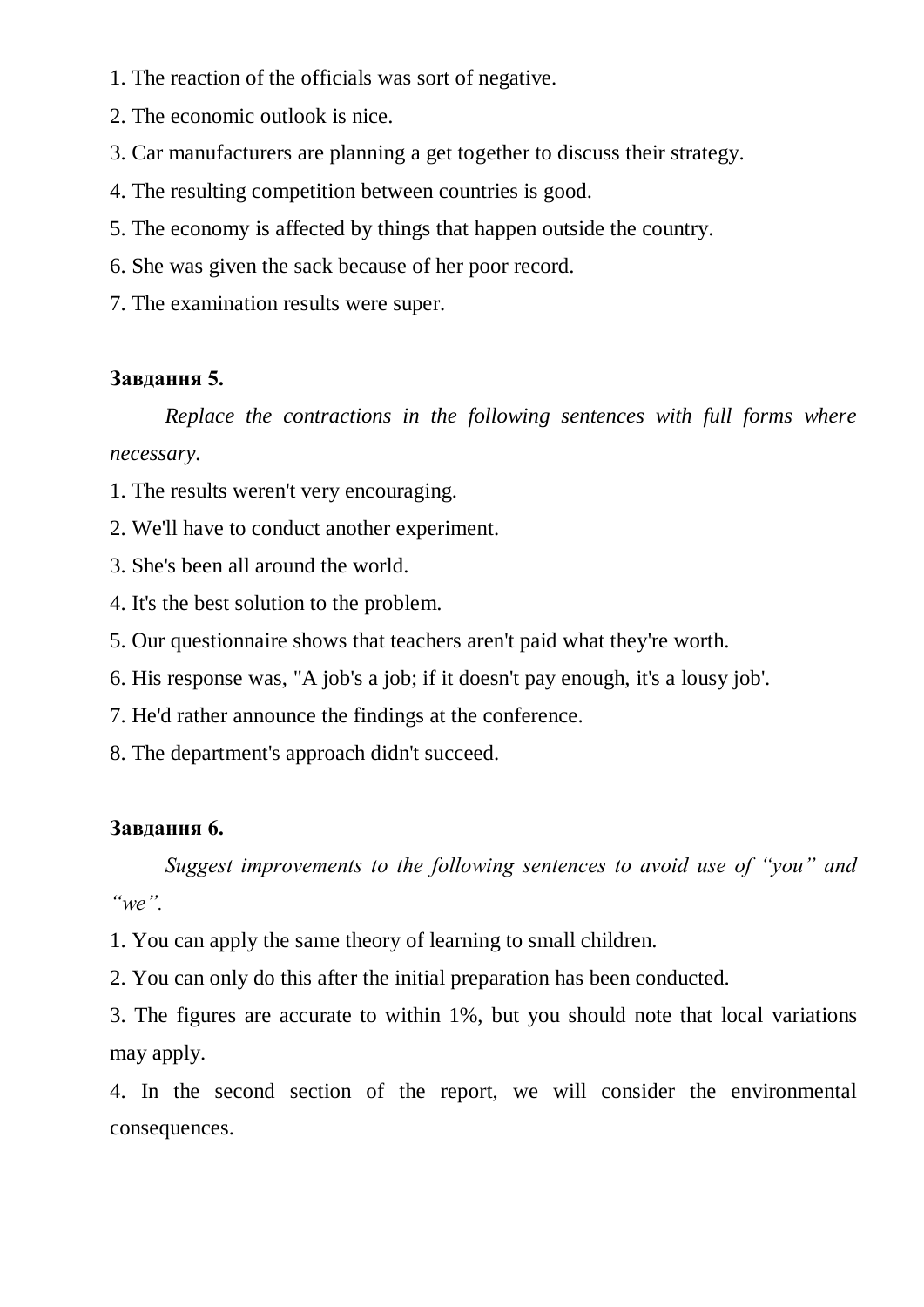## **Завдання 7.**

*Suggest alternatives to the following to avoid use of personal language.*

1. In this essay I will discuss the main differences between the English and Scottish legal systems.

2. I have divided my report into five sections.

3. I will conclude by proposing that all drugs should be legalized.

4. The opinion of the present author in this essay is that the importance of the monarchy should be reduced.

5. In the third part of the essay, we will look at the reasons for public hysteria over the SARS virus

6. Although I am not an expert in the field, I have tried very hard to understand the main ideas.

## **Завдання 8.**

*Make these statements more cautious.*

- 1. Today everyone uses credit cards for all their shopping.
- 2. Drinking wine is bad for you.
- 3. Global warming will have disastrous consequences for the whole world.
- 4. Teleworking leads to isolation.
- 5. Women are worse drivers than men.

#### **Завдання 9.**

#### *Rewrite the following in a more formal style.*

1. The positive feedback made up for the problems we came across during the trials.

2. You can clearly see the differences between these two learning processes.

3. The subjects didn't have much difficulty with the task. We found example after example of autonomous systems in lots of countries.